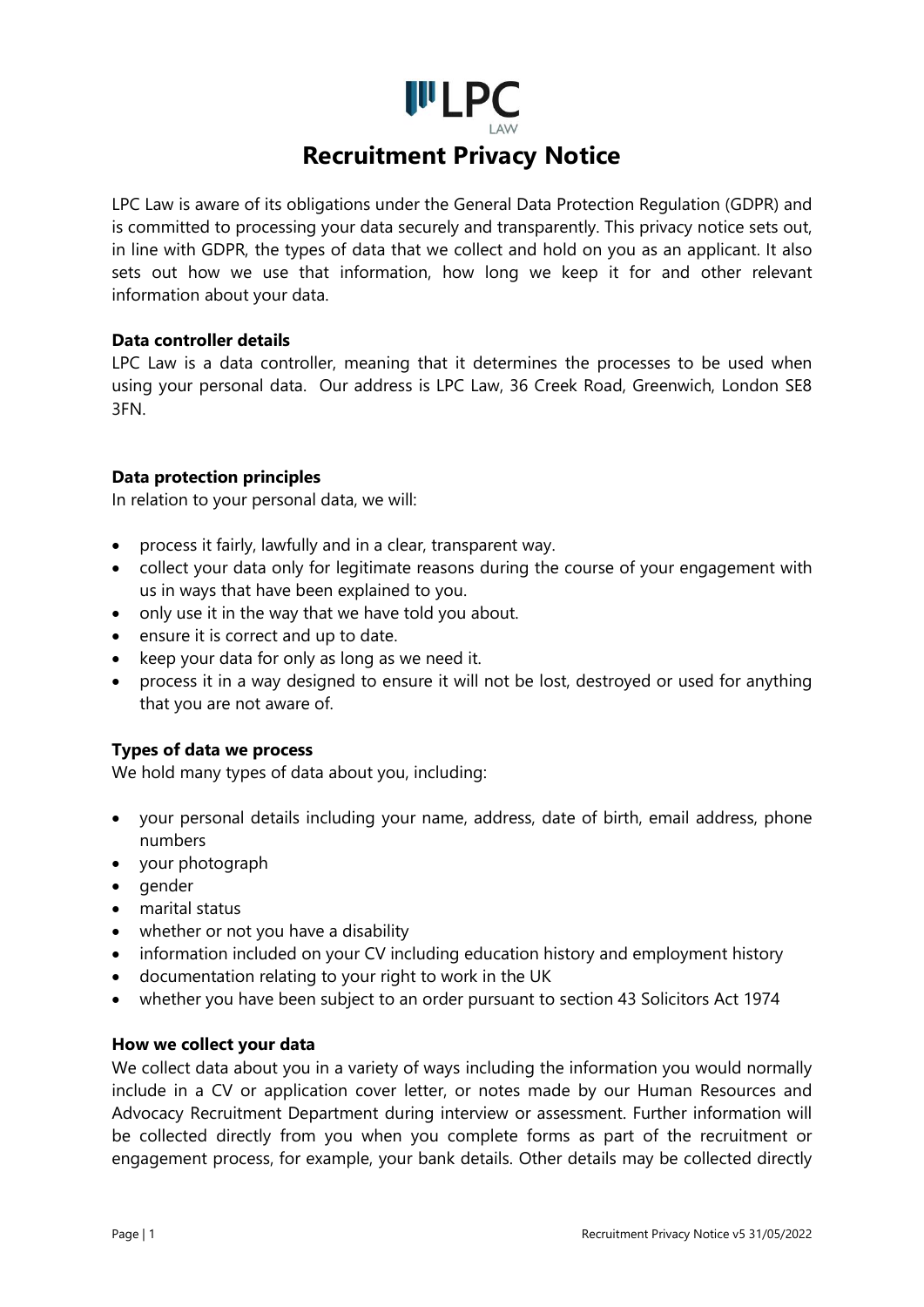

from you in the form of official documentation such as your driving licence, passport or other right to work evidence.

We also collect data about you from third parties, such as employment agencies, former employers when gathering references, the Solicitors Regulation Authority (SRA), the Solicitors Disciplinary Tribunal or information from credit reference agencies. For further information on how your data is used by the credit reference agency, TransUnion (formerly CallCredit), please refer to the TransUnion Bureau Privacy Notice: https://www. transunion.co.uk/legal-information/bureau-privacy-notice.

Personal data is held securely on our IT and recruitment systems which are password protected and access to the information is restricted to those at LPC Law who require access to undertake their job.

### **Why we process your data**

The law on data protection allows us to process your data for certain reasons only:

- in order to perform a contract that we are party to;
- in order to carry out legally required duties;
- in order for us to carry out our legitimate interests;
- to protect your interests; or
- where something is done in the public interest.

All of the processing carried out by us falls into one of the permitted reasons. Generally, we will rely on the first three reasons set out above to process your data.

We need to collect your data to ensure we are complying with legal requirements such as:

- carrying out checks in relation to your right to work in the UK; and
- making reasonable adjustments for individuals with a disability.

We also collect data so that we can carry out activities which are in the legitimate interests of LPC Law. We have set these out below:

- making decisions about who to engage as an advocate or offer employment to;
- assessing training needs:
- complying with SRA Standards and Regulations;
- dealing with legal claims made against us.

If you are unsuccessful, your data will not be used for any reason other than in the ways that have been explained in this Privacy Notice in respect of your application for advocacy work/employment.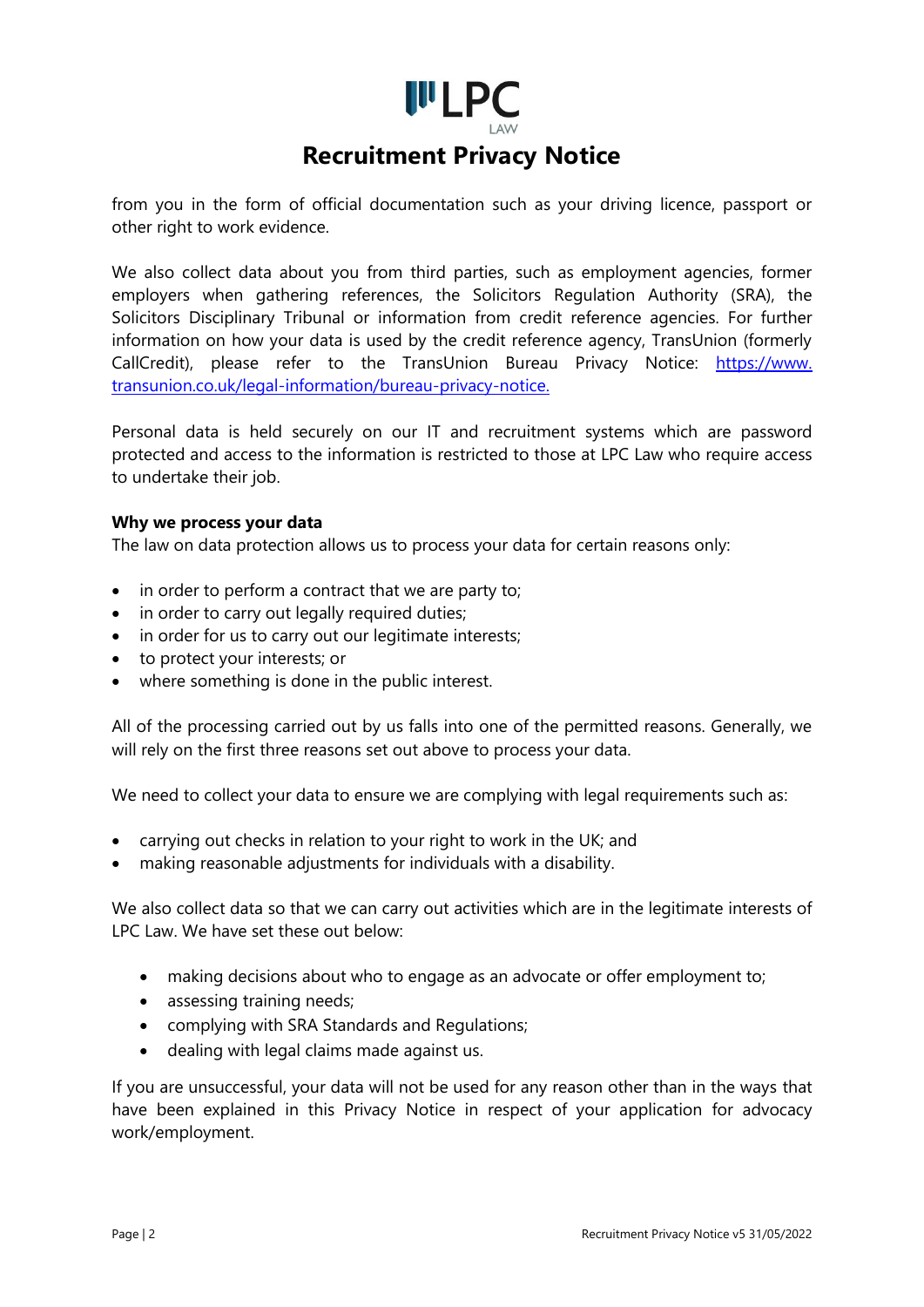# **I**II<sub>LPC</sub> **Recruitment Privacy Notice**

### **Special categories of data**

Special categories of data are data relating to your:

- health
- sex life
- sexual orientation
- race
- ethnic origin
- political opinion
- religion
- trade union membership
- genetic and biometric data

We must process special categories of data in accordance with more stringent guidelines. Most commonly, we will process special categories of data when the following applies:

- you have given explicit consent to the processing;
- we must process the data in order to carry out our legal obligations;
- we must process data for reasons of substantial public interest; or
- you have already made the data public.

We will use your special category data for the purposes of equal opportunities monitoring.

We do not need your consent if we use special categories of personal data in order to carry out our legal obligations or exercise specific rights under employment law. However, we may ask for your consent to allow us to process certain particularly sensitive data. If this occurs, you will be made fully aware of the reasons for the processing. As with all cases of seeking consent from you, you will have full control over your decision to give or withhold consent and there will be no consequences where consent is withheld. Consent, once given, may be withdrawn at any time. There will be no consequences where consent is withdrawn.

### **Criminal conviction data**

We will only collect criminal conviction data where the law permits us. This data will be collected at the recruitment stage to allow us to assess whether you are a suitable person to handle the personal data of our clients. We rely on the following lawful bases to process this data:

- 'Processing is necessary for the performance of a contract to which the data subject is party or in order to take steps at the request of the data subject prior to entering into a contract.'
- 'Processing is necessary for the purposes of the legitimate interests pursued by the controller or by a third party, except where such interests are overridden by the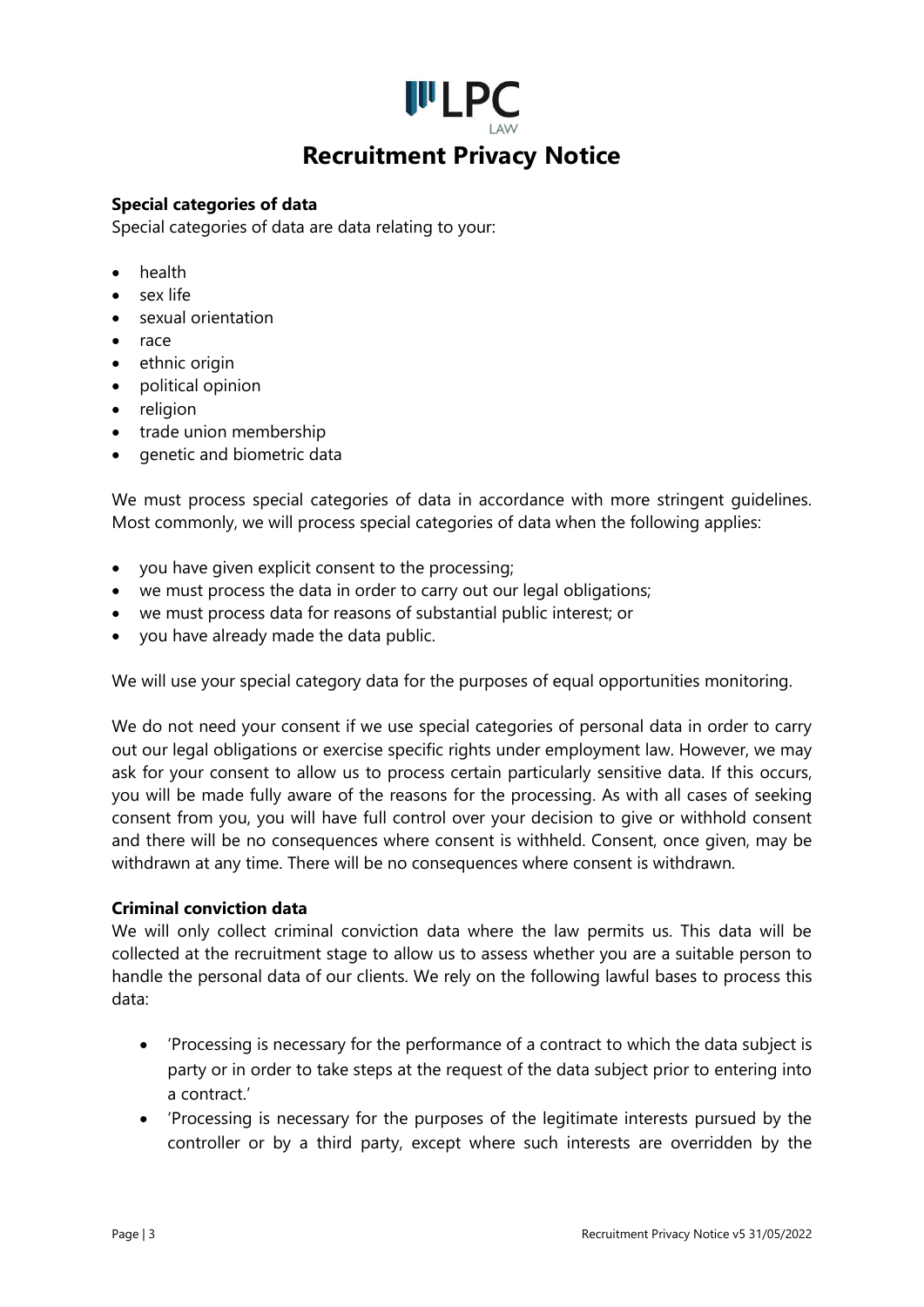

interests or fundamental rights and freedoms of the data subject which require protection of personal data, in particular where the data subject is a child.'

Criminal Conviction data may be processed where necessary for the purposes of performing or exercising employment law obligations or rights or with the consent of the data subject. Your consent is obtained prior to the commencement of any Pre-Engagement Screening. Consent must be freely given, specific, informed and unambiguous.

### **If you do not provide your data to us**

One of the reasons for processing your data is to allow us to carry out an effective recruitment process. Whilst you are under no obligation to provide us with your data, we may not be able continue with your application if you do not.

### **Sharing your data**

Your data will be shared with colleagues within LPC Law where it is necessary for them to undertake their duties with regard to recruitment. This includes, for example, the HR & Advocacy Recruitment Department; those in the relevant department who are responsible for screening your application and interviewing or assessing you and/or the IT department where you require access to our systems to undertake any assessments requiring IT equipment.

In some cases, we will share data with recruitment agencies or may collect data about you from third parties, such as references.

Your data will be shared with third parties if you are successful in applying to be an advocate or we offer you employment. In these circumstances, we will share your data in order to undertake a credit reference check and financial sanctions check. If we are offering you employment we will undertake a criminal records check.

We do not share your data with bodies outside of the European Economic Area.

### **Protecting your data**

We are aware of the requirement to ensure your data is protected against accidental loss or disclosure, destruction and abuse. We have implemented processes to guard against this in our Data Protection Policy and Information Security Policy. If you would like a copy of these policies please let us know.

Where we share your data with third parties, we have a written agreement with them to ensure that your data are held securely and in line with GDPR requirements. Third parties must implement appropriate technical and organisational measures to ensure the security of your data.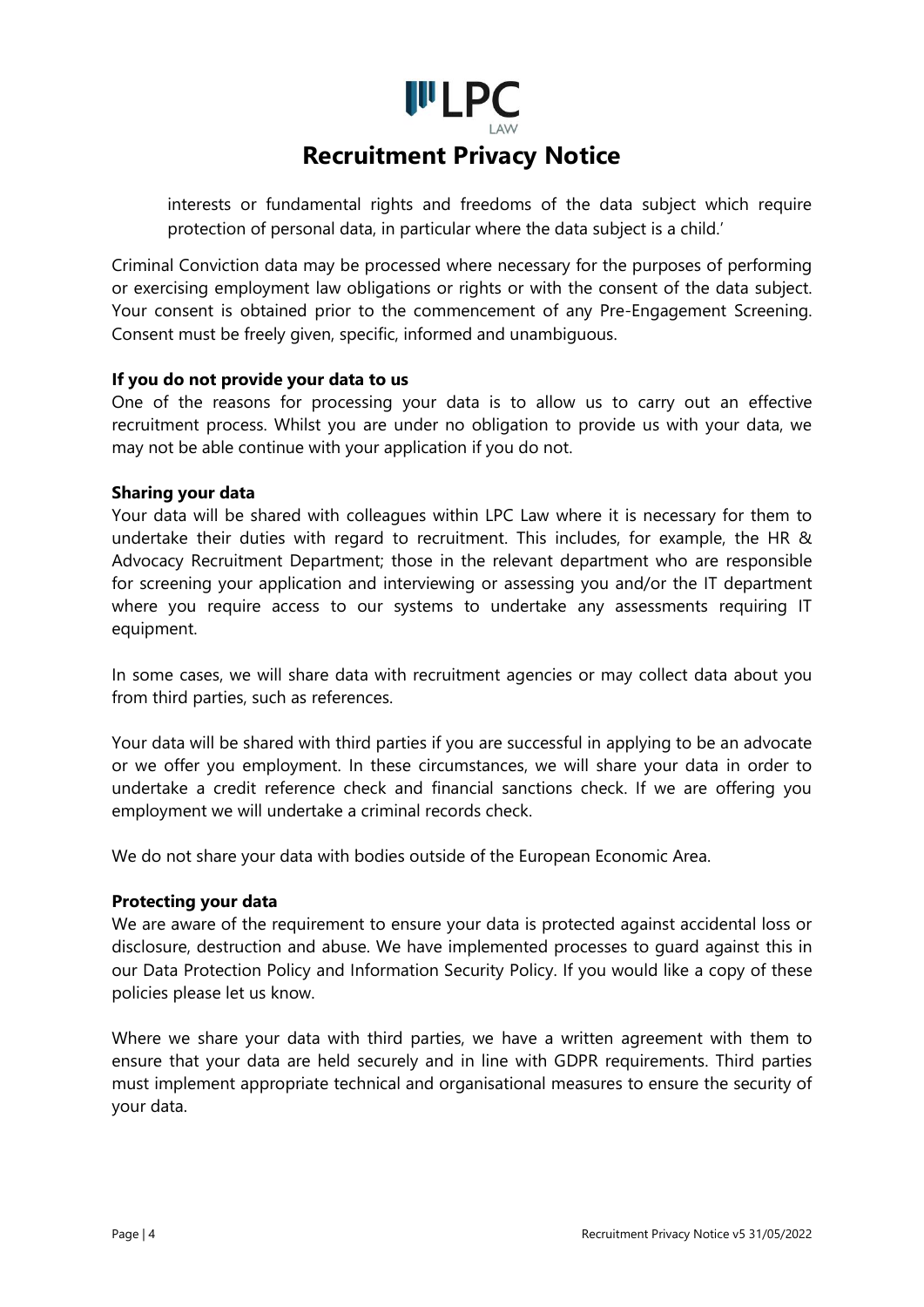

### **How long we keep your data for**

In line with data protection principles, we only keep your data for as long as we need it and this will depend on whether or not you are engaged by LPC Law or successful in obtaining employment with us.

If your application is not successful, we will destroy within 24 hours your:

- Passport/Right to Work documents;
- Practising Certificates (if applicable);
- Pre-Engagement Screening Supporting Documents.

We will keep the remainder of your data for one year once the recruitment process ends. At the end of this period, we will securely delete or destroy your data.

If your application is successful, your data will be kept and transferred to the systems we administer for employees or sub-contractors. We have separate privacy notices for employees and advocates, which will be provided to you where appropriate.

Where your details have been provided via the Refer a Friend Scheme, your details will be held on file for a period of one year from the date of the referral. These details are retained so that your name may be matched to your application and the referral gifts be paid if relevant. Please let us know if you would like your details removed from our system. Where an application is made, your details will be retained in accordance with the retention periods detailed above.

### **Automated decision making**

No decision will be made about you solely on the basis of automated decision making (where a decision is taken about you using an electronic system without human involvement) which has a significant impact on you.

### **Your rights in relation to your data**

The law on data protection gives you certain rights in relation to the data we hold on you. These are:

- the right to be informed. This means that we must tell you how we use your data, and this is the purpose of this privacy notice.
- the right of access. You have the right to access the data that we hold on you. To do so, you should make a subject access request.
- the right for any inaccuracies to be corrected. If any data that we hold about you is incomplete or inaccurate, you are able to require us to correct it.